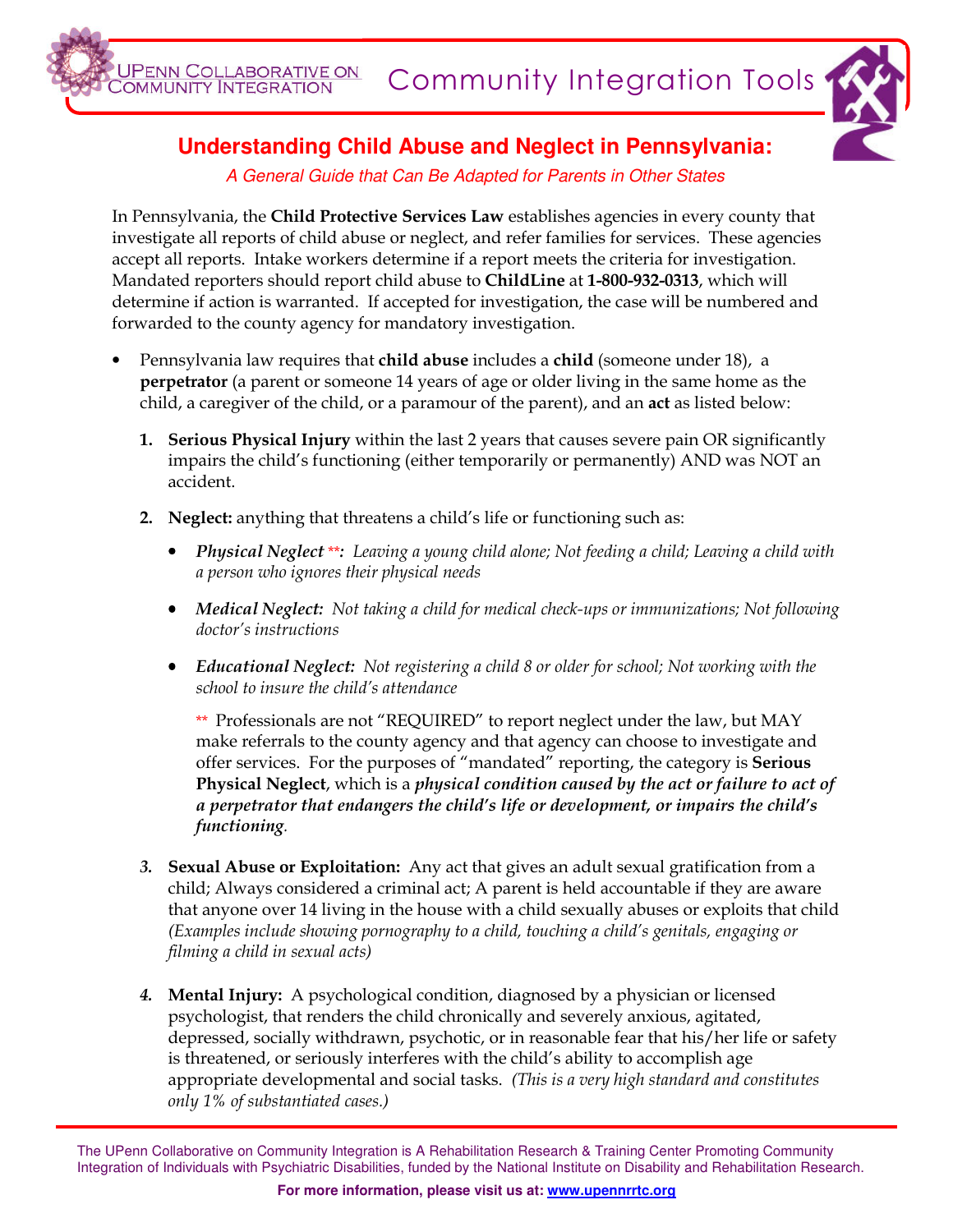

**Understanding Child Abuse and Neglect in Pennsylvania:** 

JPENN COLLABORATIVE ON<br>OMMUNITY INTEGRATION

A General Guide that Can Be Adapted for Parents in Other States (page 2 0f 3)

- 5. Putting A Child in Imminent Risk: A recent (within two years) act, failure to act or series of such acts or failures to act by a perpetrator, which creates an imminent risk of serious physical injury to or sexual abuse or exploitation of a child. (Examples include shooting a gun at a child and missing or leaving a child with a known sexual perpetrator.)
- Anybody can report child abuse/neglect, but PA law requires anyone who comes into contact with children as part of their job to report suspected child abuse. Such people are called "mandated reporters" and include people in health care, schools, clergy, and social services.
- Once ChildLine accepts a report for investigation, it will be forwarded to the county where the abuse occurred for investigation. The agency must immediately assure the child's safety. If they can't do so, they must see the child immediately. If they can assure that they are safe, they have 24 hours to begin their investigation. They must also assure the safety of any other children in the home. Interviews of the child are often done at school or daycare without the parent knowing. Caseworkers can take pictures of any physical injuries to use as evidence in court. Investigations must be completed within 60 days, and can include inspecting the home and other children in the home, as well as speaking to neighbors, relatives, teachers or babysitters who know the child.

## Parents have some rights and options:

- $\triangleright$  Parents can refuse to allow the investigators to enter their home to do the home investigation, in which case they can return with the police. However, refusing entry is not advisable.
- $\triangleright$  Parents can refuse to sign the "voluntary placement agreement" (VPA). (The VPA allows the investigators to remove a child and gives the child protective system 30 days until a court hearing to prove that out-of-home placement should continue.)

## The advantages of NOT signing the VPA are:

- 1) Having time to call Community Legal Services, and
- 2) Waiting only 72 hours rather than 30 days for a hearing to prove that outof-home placement should continue.
- $\Rightarrow$  (CAUTION If a parent refuses to sign the VPA, the investigators can file for an emergency court order and return with the police to remove the child at least until the court hearing in 72 hours.

The UPenn Collaborative on Community Integration is A Rehabilitation Research & Training Center Promoting Community Integration of Individuals with Psychiatric Disabilities, funded by the National Institute on Disability and Rehabilitation Research.

**For more information, please visit us at: www.upennrrtc.org**